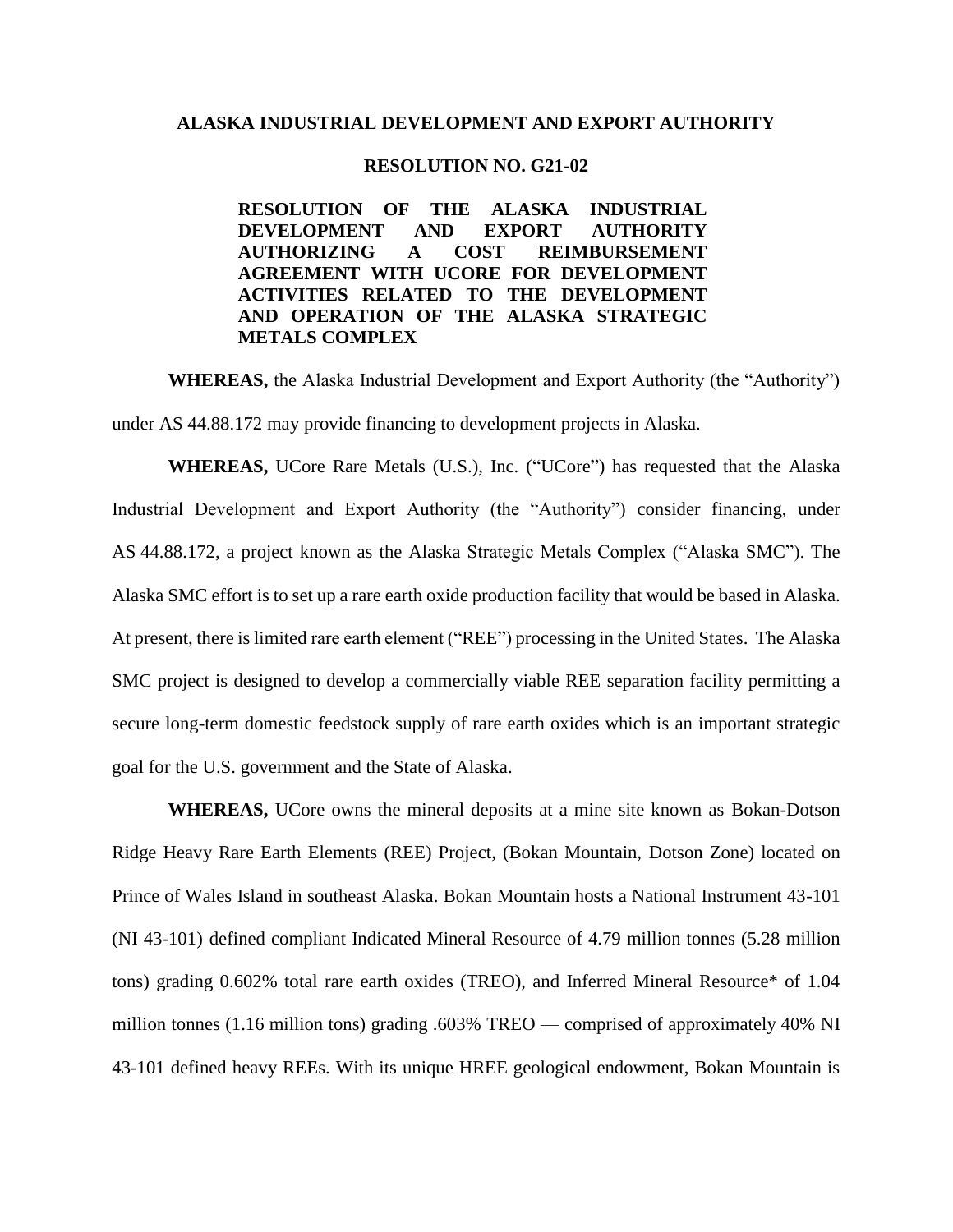considered to be one of the highest grade heavy REE projects on U.S. soil.

**WHEREAS**, the development of the Alaska SMC project would contribute to the eventual development of the Bokan Mountain Project;

**WHEREAS,** the Alaska SMC project and related Bokan Mountain Project would further the Authority's statutory purpose of promoting, developing, and advancing the general prosperity and economic welfare of the people of Alaska, to relieve problems of unemployment, and to create additional employment;

**WHEREAS,** the Alaska SMC project and Bokan Mountain Project would foster the expansion of exports of goods and raw materials of the state, and promote and advance export trade activities in the state;

**WHEREAS,** a determination to invest in the Alaska SMC project would further the policy of the state, as declared in AS 48.88.010, to develop Alaska's natural resources;

**WHEREAS,** under AS 44.88.173, the Authority, before approving a development project, must prepare and approve a finance plan for it;

**WHEREAS,** the Authority needs to undertake certain due diligence actions and activities (the "Development Activities") before completing the financial plan for the Alaska SMC and before approving the Authority's investment in it;

**WHEREAS,** the Authority, working in conjunction with UCore, shall have the authority to determine the scope of the Development Activities and the amount of and purpose for expenditures on the Development Activities, and to select, contract with, and direct the engineers, attorneys, consultants and other professionals assisting with the Development Activities; and,

**WHEREAS,** staff of the Authority recommends entering into a cost reimbursement agreement with UCore for a total amount not to exceed \$100,000 under which UCore would